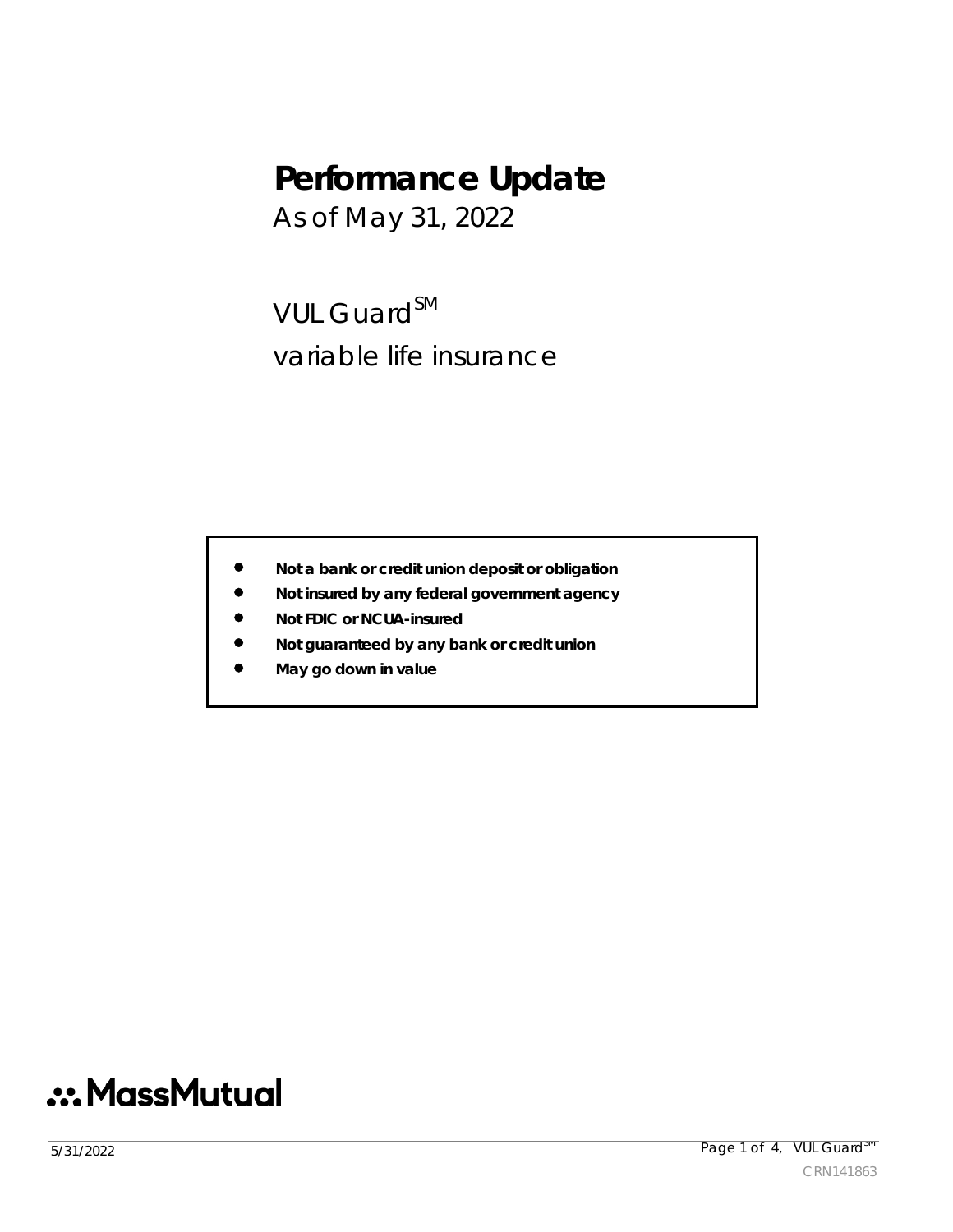## **VUL Guard**SM

VUL Guard<sup>SM</sup> is a permanent life insurance policy that combines death benefit protection with the opportunity to accumulate policy value through investments in a separate account with underlying investment funds, and a guaranteed principal account. This report gives information only about the performance of the investment options available through the policy. It does not give, and should not be understood to give, information about the overall performance of any VUL Guard policy. **It is strongly urged that you request a current illustration of policy values from your financial**  representative to see how policy charges can impact the performance of your policy. The illustration will reflect the deduction of an asset charge, premium expense charges, surrender charges, and the monthly administrative, face amount, and insurance charges, as well as any applicable rider charges specific to your policy. To request an illustration, simply contact your personal financial representative, or click on "contact us" on our web site, or call the MassMutual Customer Service Center at (800) 272-2216, Monday – Friday, 8 a.m. to 8 p.m. Eastern Time.

The investment performance figures in this report are based on actual historical performance of the investment options for the periods shown, including for those time periods that begin prior to this policy's availability date. In most states, the policy first became available on May 1, 2003. For periods of one year or less, the total return is not annualized. For periods greater than one year, the average annual total return for the time periods is shown.

Past performance is no indication of future results. This update contains the most recent month-end performance. Since performance changes daily, the current performance may be lower or higher than the performance reflected in this update. The investment return and principal value of an investment will fluctuate so that an investor's shares, when redeemed, may be worth more or less than their original cost. For the most recent monthend performance information, visit our website at www.massmutual.com or call the MassMutual Customer Service Center at (800) 272-2216, Monday -Friday, 8 a.m. to 8 p.m. Eastern Time.

Investing involves risk, including the loss of principal. Each investment choice underlying the policy has broad risks that apply to all investment choices, such as market risk, as well as specific risks inherent in particular types of investment choices that may subject your policy to greater risk and volatility lif than the general market.

**This material must be preceded or accompanied by the current prospectuses (or summary prospectuses, if available) for the VUL Guard underlying investment funds. The funds' prospectuses contain more information about the funds' charges, expenses, risks and investment objectives. Please read the prospectuses carefully before investing or sending money. If you wish to [receive additional prospectuses, request them from your personal financial representative or call the MassMutual Customer Service](https://www.massmutual.com/product-performance/product-performance-listing-page/vul-guard)  Center at (800) 272-2216, press 2, 8:00 a.m. to 8:00 p.m. (ET). Please note that VUL Guard is closed to new business. Existing policy owners, however, may continue to make premium payments under existing policies.** 

## **Interest Rates — Guaranteed Principal Account**

The following are effective annual rates used to credit interest on amounts in the Guaranteed Principal Account. These rates do not apply to loan amounts.

Current Interest Rate as of: 7/1/21 3.00%; 8/1/21 3.00%; 9/1/21 3.00%; 10/1/21 3.00%; 11/1/21 3.00%; 12/1/21 3.00%; 1/1/22 3.00%; 2/1/22 3.00%; 3/1/22 3.00%; 4/1/22 3.00%; 5/1/22 3.00%; 6/1/22 3.00%.

| Market Indices as of May 31, 2022 |                                     |            |            |          |         |          |  |  |  |  |  |
|-----------------------------------|-------------------------------------|------------|------------|----------|---------|----------|--|--|--|--|--|
|                                   |                                     | YTD        | 1 Year     | 3 Years  | 5 Years | 10 Years |  |  |  |  |  |
|                                   | <b>S&amp;P 500 Index</b>            | $-12.76\%$ | $-0.30\%$  | 16.44%   | 13.38%  | 14.40%   |  |  |  |  |  |
|                                   | MSCI ACWI Ex USA NR USD             | $-10.74\%$ | $-12.41\%$ | 6.49%    | 4.42%   | 6.39%    |  |  |  |  |  |
|                                   | Russell 2000 Total Return Index     | $-16.57\%$ | -16 92%    | 9.70%    | 7.72%   | 10.83%   |  |  |  |  |  |
|                                   | Bloomberg U.S. Aggregate Bond Index | $-8.92\%$  | -8 22%     | $0.00\%$ | 1.18%   | 1.71%    |  |  |  |  |  |

*Market indices have been provided for informational purposes only; they are unmanaged and reflect no fees or expenses. Individuals cannot invest directly in an index.* 

The Standard & Poor's 500 Index is an unmanaged measure of common stock total return performance in the U.S.

The Russell 2000 Total Return Index is a broad based, unmanaged index comprised of 2000 of the smallest U.S. domiciled company common stocks (on the basis of capitalization) that are traded in the United States on the New York Stock Exchange, the American Stock Exchange, and NASDAQ.

The Bloomberg U.S. Aggregate Bond Index is an unmanaged index of U.S. corporate bond issues, U.S. Government Securities and mortgage-backed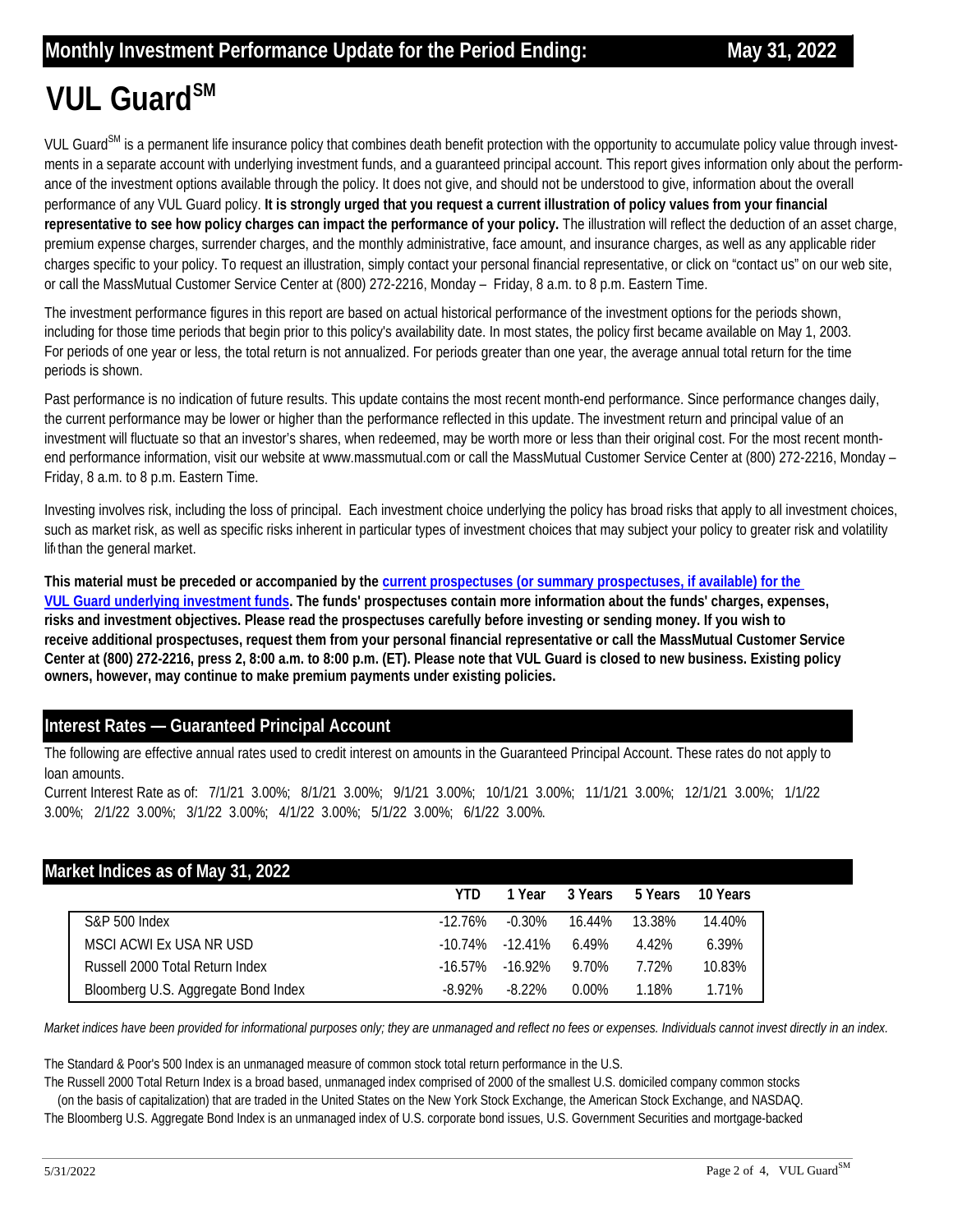Total Returns for each fund are the actual historical rates and are net of all fund management fees and other operating expenses. **These returns do not reflect the Separate Account asset charges or policy charges.** Policy charges include: premium expense charges, surrender charges, and the monthly administrative, face amount, and insurance charges. If these charges were deducted, the returns would be significantly lower.

|                                                                                                                                                                                                                                                                                                                                                                                                                                                                                                                                                                                                                                                            |                                                                                                                                                                                                                                   | Fund                 |                | Cumulative             | Average Annual         |                  |                          |                  |
|------------------------------------------------------------------------------------------------------------------------------------------------------------------------------------------------------------------------------------------------------------------------------------------------------------------------------------------------------------------------------------------------------------------------------------------------------------------------------------------------------------------------------------------------------------------------------------------------------------------------------------------------------------|-----------------------------------------------------------------------------------------------------------------------------------------------------------------------------------------------------------------------------------|----------------------|----------------|------------------------|------------------------|------------------|--------------------------|------------------|
| Asset                                                                                                                                                                                                                                                                                                                                                                                                                                                                                                                                                                                                                                                      |                                                                                                                                                                                                                                   | Inception            |                |                        |                        |                  |                          |                  |
| Category                                                                                                                                                                                                                                                                                                                                                                                                                                                                                                                                                                                                                                                   | <b>Investment Fund</b>                                                                                                                                                                                                            | Date                 | Endnotes       | <b>YTD</b>             | 1 Year                 | 3 Years          | 5 Years                  | 10 Years         |
| Money<br>Market                                                                                                                                                                                                                                                                                                                                                                                                                                                                                                                                                                                                                                            | MML U.S. Government Money Market (Initial Class)<br>7-day yield: 1.16%                                                                                                                                                            | 12/16/1981           | 1              | 0.01%                  | 0.01%                  | 0.38%            | 0.72%                    | 0.37%            |
|                                                                                                                                                                                                                                                                                                                                                                                                                                                                                                                                                                                                                                                            | Invesco V.I. Core Bond (Series I)                                                                                                                                                                                                 | 5/3/1993             | $\star$        | $-12.69%$              | $-12.47%$              | $-0.22%$         | 0.93%                    | 2.43%            |
| Fixed<br>Income                                                                                                                                                                                                                                                                                                                                                                                                                                                                                                                                                                                                                                            | Invesco V.I. Global Strategic Income (Series I)                                                                                                                                                                                   | 4/3/1985             |                | $-8.31%$               | $-10.52%$              | $-1.32%$         | $-0.15%$                 | 1.86%            |
|                                                                                                                                                                                                                                                                                                                                                                                                                                                                                                                                                                                                                                                            | MML Inflation-Protected and Income (Initial Class)                                                                                                                                                                                | 8/30/2002            |                | $-6.38%$               | $-2.11%$               | 4.36%            | 3.66%                    | 2.04%            |
|                                                                                                                                                                                                                                                                                                                                                                                                                                                                                                                                                                                                                                                            | MML Managed Bond (Initial Class)                                                                                                                                                                                                  | 12/16/1981           |                | $-9.99%$               | $-8.85%$               | 0.58%            | 1.68%                    | 2.06%            |
|                                                                                                                                                                                                                                                                                                                                                                                                                                                                                                                                                                                                                                                            | American Funds Insurance Series <sup>®</sup> Asset<br>Allocation (Class 2)                                                                                                                                                        | 8/1/1989             | $\overline{2}$ | $-9.74%$               | $-4.99%$               | 9.63%            | 7.81%                    | 9.71%            |
| Balanced                                                                                                                                                                                                                                                                                                                                                                                                                                                                                                                                                                                                                                                   | Janus Henderson Balanced (Service)                                                                                                                                                                                                | 9/13/1993            | 2              | $-12.93%$              | $-3.92%$               | 9.50%            | 9.32%                    | 9.52%            |
|                                                                                                                                                                                                                                                                                                                                                                                                                                                                                                                                                                                                                                                            | MML Blend (Initial Class)                                                                                                                                                                                                         | 2/3/1984             |                | $-11.69%$              | $-4.93%$               | 9.17%            | 7.82%                    | 9.26%            |
|                                                                                                                                                                                                                                                                                                                                                                                                                                                                                                                                                                                                                                                            | American Century VP Disciplined Core Value (Class                                                                                                                                                                                 | 10/30/1997           |                | $-6.18%$               | $-2.02%$               | 14.58%           | 11.14%                   | 12.48%           |
|                                                                                                                                                                                                                                                                                                                                                                                                                                                                                                                                                                                                                                                            | $\frac{8}{15}$ $\frac{8}{15}$ $\frac{4}{15}$ American Century VP Value (Class I)<br>$\frac{1}{15}$ $\frac{1}{15}$ MML Equity (Initial Class)                                                                                      | 5/1/1996             |                | 1.87%                  | 5.43%                  | 15.03%           | 10.00%                   | 12.00%           |
|                                                                                                                                                                                                                                                                                                                                                                                                                                                                                                                                                                                                                                                            |                                                                                                                                                                                                                                   | 12/31/1973           | 3              | $-3.87%$               | 2.01%                  | 14.70%           | 10.04%                   | 11.99%           |
|                                                                                                                                                                                                                                                                                                                                                                                                                                                                                                                                                                                                                                                            | T. Rowe Price Equity Income                                                                                                                                                                                                       | 3/31/1994            |                | 0.02%                  | 3.54%                  | 13.95%           | 10.22%                   | 11.41%           |
|                                                                                                                                                                                                                                                                                                                                                                                                                                                                                                                                                                                                                                                            | American Funds Insurance Series <sup>®</sup> Growth-Income<br>(Class 2)                                                                                                                                                           | 2/8/1984             | $\overline{2}$ | $-12.40%$              | $-3.57%$               | 12.54%           | 11.40%                   | 13.43%           |
| Large Cap<br>Blend                                                                                                                                                                                                                                                                                                                                                                                                                                                                                                                                                                                                                                         | Fidelity® VIP Contrafund® (Initial Class)                                                                                                                                                                                         | 1/3/1995             |                | $-20.63%$              | $-7.10%$               | 15.57%           | 12.35%                   | 13.41%           |
|                                                                                                                                                                                                                                                                                                                                                                                                                                                                                                                                                                                                                                                            | Invesco V.I. Main Street (Series I)                                                                                                                                                                                               | 7/5/1995             |                | $-15.60%$              | $-5.92%$               | 12.57%           | 9.86%                    | 12.46%           |
|                                                                                                                                                                                                                                                                                                                                                                                                                                                                                                                                                                                                                                                            | Invesco V.I. Diversified Dividend (Series I)                                                                                                                                                                                      | 3/1/1990             | 4              | $-0.37%$               | 2.89%                  | 10.81%           | 7.42%                    | 11.27%           |
|                                                                                                                                                                                                                                                                                                                                                                                                                                                                                                                                                                                                                                                            | MFS <sup>®</sup> Investors Trust (Initial Class)                                                                                                                                                                                  | 10/9/1995            |                | $-12.34%$              | $-2.59%$               | 13.69%           | 11.74%                   | 13.35%           |
|                                                                                                                                                                                                                                                                                                                                                                                                                                                                                                                                                                                                                                                            | MML Equity Index (Class II)                                                                                                                                                                                                       | 5/1/1997             | 5              | $-12.83%$              | $-0.57%$               | 16.17%           | 13.10%                   | 14.10%           |
|                                                                                                                                                                                                                                                                                                                                                                                                                                                                                                                                                                                                                                                            | Goldman Sachs Strategic Growth (Institutional)                                                                                                                                                                                    | 4/30/1998            | 6              | $-26.64%$              | $-14.65%$              | 14.25%           | 13.33%                   | 14.46%           |
| Large Cap<br>Growth                                                                                                                                                                                                                                                                                                                                                                                                                                                                                                                                                                                                                                        | Invesco V.I. Capital Appreciation (Series I)<br>Janus Henderson Forty (Service)                                                                                                                                                   | 4/3/1985<br>5/1/1997 | 2, 7           | $-22.60%$<br>$-27.07%$ | $-11.35%$<br>$-18.08%$ | 15.56%<br>13.79% | 12.86%<br>13.64%         | 13.13%<br>14.95% |
|                                                                                                                                                                                                                                                                                                                                                                                                                                                                                                                                                                                                                                                            | MML Blue Chip Growth (Initial Class)                                                                                                                                                                                              | 5/1/2006             |                | -29.09%                | $-22.25%$              | 8.18%            | 11.02%                   | 14.01%           |
|                                                                                                                                                                                                                                                                                                                                                                                                                                                                                                                                                                                                                                                            | T. Rowe Price Blue Chip Growth                                                                                                                                                                                                    | 12/29/2000           |                | $-28.18%$              | $-20.48%$              | 9.02%            | 11.53%                   | 14.25%           |
|                                                                                                                                                                                                                                                                                                                                                                                                                                                                                                                                                                                                                                                            |                                                                                                                                                                                                                                   |                      |                |                        |                        |                  |                          |                  |
| $\begin{array}{c}\n\overline{\mathsf{small}} \\ \overline{\mathsf{small}} \\ \overline{\mathsf{small}} \\ \overline{\mathsf{small}} \\ \overline{\mathsf{small}} \\ \overline{\mathsf{small}} \\ \overline{\mathsf{small}} \\ \overline{\mathsf{small}} \\ \overline{\mathsf{small}} \\ \overline{\mathsf{small}} \\ \overline{\mathsf{small}} \\ \overline{\mathsf{small}} \\ \overline{\mathsf{small}} \\ \overline{\mathsf{small}} \\ \overline{\mathsf{small}} \\ \overline{\mathsf{small}} \\ \overline{\mathsf{small}} \\ \overline{\mathsf{small}} \\ \overline{\mathsf{small}} \\ \overline{\mathsf{small}} \\ \overline{\mathsf{small}} \\ \over$ | Franklin Small Cap Value VIP (Class 2)                                                                                                                                                                                            | 5/1/1998             | $\overline{2}$ | $-7.30%$               | $-7.41%$               | 13.78%           | 8.55%                    | 11.23%           |
|                                                                                                                                                                                                                                                                                                                                                                                                                                                                                                                                                                                                                                                            | $\frac{1}{\overline{56}}$ $\frac{1}{\overline{56}}$ $\frac{1}{\overline{56}}$ DWS Small Cap Index VIP (Class A)<br>$\overline{56}$ $\frac{1}{\overline{56}}$ $\frac{1}{\overline{56}}$ MML Small Cap Equity (Initial Class)       | 8/22/1997            |                | $-16.64%$              | $-17.17%$              | 9.36%            | 7.41%                    | 10.58%           |
|                                                                                                                                                                                                                                                                                                                                                                                                                                                                                                                                                                                                                                                            |                                                                                                                                                                                                                                   | 6/1/1998             |                | $-13.47%$              | $-9.80%$               | 14.15%           | 9.91%                    | 12.75%           |
|                                                                                                                                                                                                                                                                                                                                                                                                                                                                                                                                                                                                                                                            | Invesco V.I. Discovery Mid Cap Growth (Series I)                                                                                                                                                                                  | 8/15/1986            |                | $-27.67%$              | $-17.65%$              | 11.67%           | 12.13%                   | 12.94%           |
|                                                                                                                                                                                                                                                                                                                                                                                                                                                                                                                                                                                                                                                            |                                                                                                                                                                                                                                   | 5/1/1998             |                | $-25.71%$              | $-27.62%$              | 9.21%            | 12.06%                   | 12.00%           |
|                                                                                                                                                                                                                                                                                                                                                                                                                                                                                                                                                                                                                                                            | $\frac{1}{\sqrt{2}}$ $\frac{1}{\sqrt{2}}$ $\frac{1}{\sqrt{2}}$ MFS® New Discovery (Initial Class)<br>$\frac{1}{\sqrt{2}}$ $\frac{1}{\sqrt{2}}$ MML Small Cap Growth Equity (Initia<br>MML Small Cap Growth Equity (Initial Class) | 5/3/1999             |                | $-20.27%$              | $-18.70%$              | 10.31%           | 11.04%                   | 12.70%           |
|                                                                                                                                                                                                                                                                                                                                                                                                                                                                                                                                                                                                                                                            | T. Rowe Price Mid-Cap Growth                                                                                                                                                                                                      | 12/31/1996           | 8              | $-19.90%$              | $-13.54%$              | 9.23%            | 10.08%                   | 13.23%           |
|                                                                                                                                                                                                                                                                                                                                                                                                                                                                                                                                                                                                                                                            | Invesco V.I. Global (Series I)                                                                                                                                                                                                    | 11/12/1990           |                | $-25.73%$              | $-21.05%$              | 8.58%            | 7.71%                    | 10.87%           |
| International /                                                                                                                                                                                                                                                                                                                                                                                                                                                                                                                                                                                                                                            | Invesco Oppenheimer V.I. International Growth                                                                                                                                                                                     | 5/13/1992            |                | $-23.29%$              | $-20.37%$              | 6.50%            | 2.85%                    | 6.74%            |
| Global                                                                                                                                                                                                                                                                                                                                                                                                                                                                                                                                                                                                                                                     | Janus Henderson Global Research (Service)                                                                                                                                                                                         | 9/13/1993            | $\overline{c}$ | $-14.38%$              | $-8.24%$               | 11.90%           | 9.84%                    | 11.54%           |
|                                                                                                                                                                                                                                                                                                                                                                                                                                                                                                                                                                                                                                                            | Templeton Foreign VIP (Class 2)                                                                                                                                                                                                   | 5/1/1992             | $\overline{2}$ | $-2.43%$               | $-9.72%$               | 3.90%            | 0.24%                    | 4.24%            |
|                                                                                                                                                                                                                                                                                                                                                                                                                                                                                                                                                                                                                                                            | Invesco V.I. Health Care (Series I)                                                                                                                                                                                               | 5/21/1997            |                | $-16.21%$              | $-6.88%$               | 10.01%           | 8.81%                    | 11.30%           |
| Specialty                                                                                                                                                                                                                                                                                                                                                                                                                                                                                                                                                                                                                                                  | Invesco V.I. Technology (Series I)                                                                                                                                                                                                | 5/20/1997            |                | $-27.47%$              | $-20.60%$              | 13.10%           | 12.56%                   | 13.10%           |
|                                                                                                                                                                                                                                                                                                                                                                                                                                                                                                                                                                                                                                                            | MML Managed Volatility (Initial Class)                                                                                                                                                                                            | 5/1/2000             | 9              | $-8.33%$               | $-3.39%$               | 5.61%            | 4.02%                    | 6.18%            |
| 5/31/2022                                                                                                                                                                                                                                                                                                                                                                                                                                                                                                                                                                                                                                                  |                                                                                                                                                                                                                                   |                      |                |                        |                        |                  | Page 3 of 4, VUL GuardSM |                  |